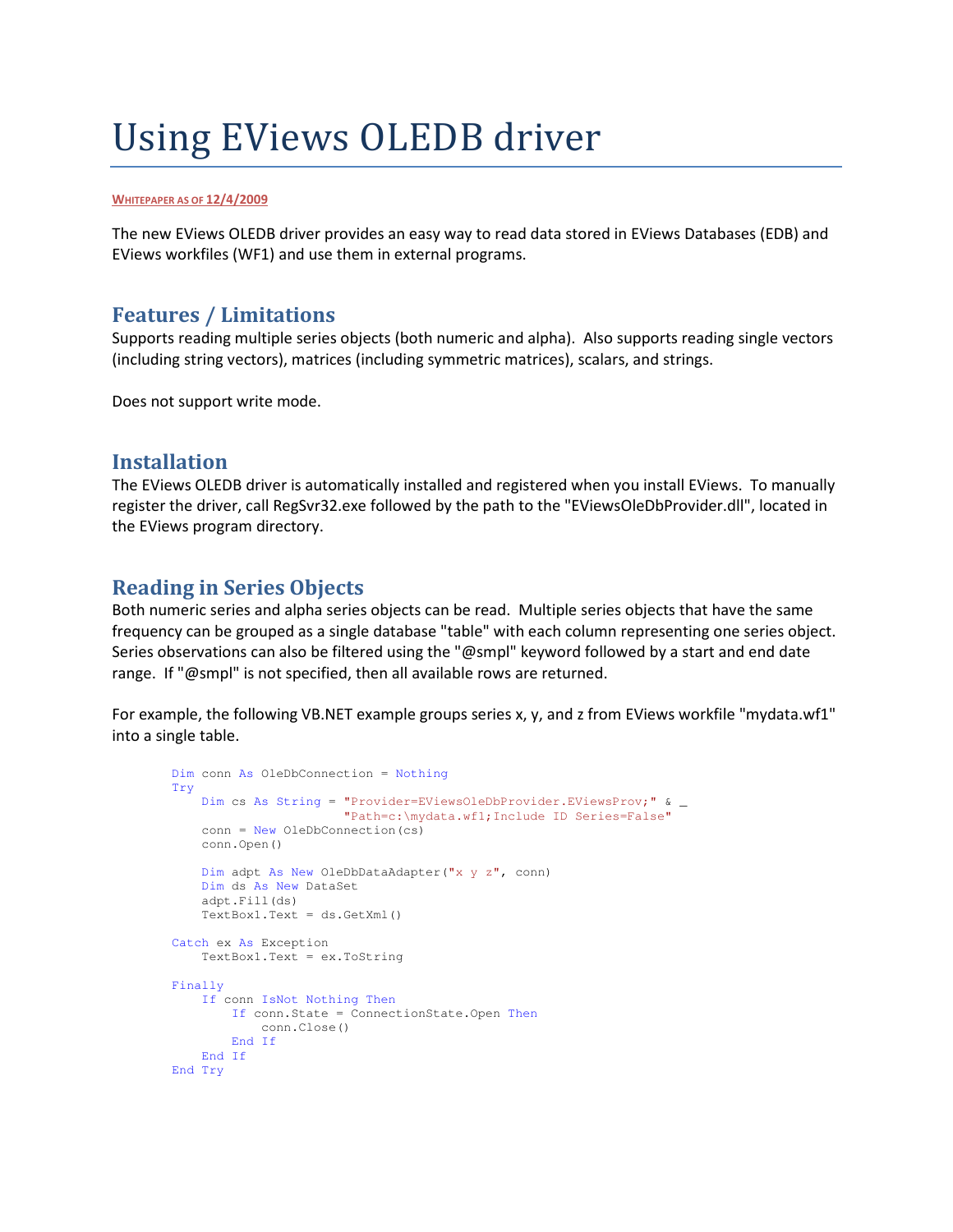#### @DATE, @ENDDATE

In addition to the standard series objects, @DATE and @ENDDATE can be specified to return the associated date (or end date) associated with each observation (e.g. "@date x y z"). By default, @DATE is always returned as the first column when reading series objects. This can be overridden by using the "Include ID Series=False" parameter in the connection string.

#### @STRDATE("*format*"), @STRENDDATE("*format*")

To return the @DATE (and/or @ENDDATE) values as strings instead of dates (or numeric), use @STRDATE (and/or @STRENDDATE) with a specific format string. For example, to return the @DATE value as year first, followed by month, date, and the time, use the following syntax:

Dim adpt As New OleDbDataAdapter("@strdate(""yyyy-MM-DD hm:MI AM"") x y z", conn)

See the EViews Command Reference entry for "Series::setformat" for examples of allowed date formats.

#### @SMPL

To filter series observations to specific rows, use the @SMPL keyword at the end of the command string to specify a start and end date range. The following example specifies the command to only return those rows between the years 1995 and 2000:

Dim adpt As New OleDbDataAdapter("@date x y z @smpl 1995 2000", conn)

Not specifying @SMPL (or specifying "@smpl @all") returns all available rows from the datasource.

#### WILDCARDS (\*)

When selecting multiple series objects, you can specify a wildcard in the name. The following returns all series objects whose name begins with "gdp":

Dim adpt As New OleDbDataAdapter("@date gdp\* @smpl @all", conn)

### **Reading in Non-Series Objects**

Vectors, matrices, scalars, and strings can be read as well. However, these non-series objects may not be grouped together and must be read one at a time. Series specific keywords such as @DATE, @ENDDATE, @STRDATE, @STRENDDATE and @SMPL may not be used when retrieving these objects. The following command string retrieves the vector named "vec1" as a single column table:

Dim adpt As New OleDbDataAdapter("vec1", conn)

## **Reading Schema Information**

The EViews OLEDB driver provides schema information (available pages, objects) in two ways.

First, the standard OLEDB schema methods are supported. For example, to get a list of available objects (called "tables" in OLEDB terms):

```
 Dim conn As OleDbConnection = Nothing 
Try 
    Dim cs As String = "Provider=EViewsOleDbProvider.EViewsProv;" & _ 
                        "Path=c:\mydata.wf1;Include ID Series=False"
```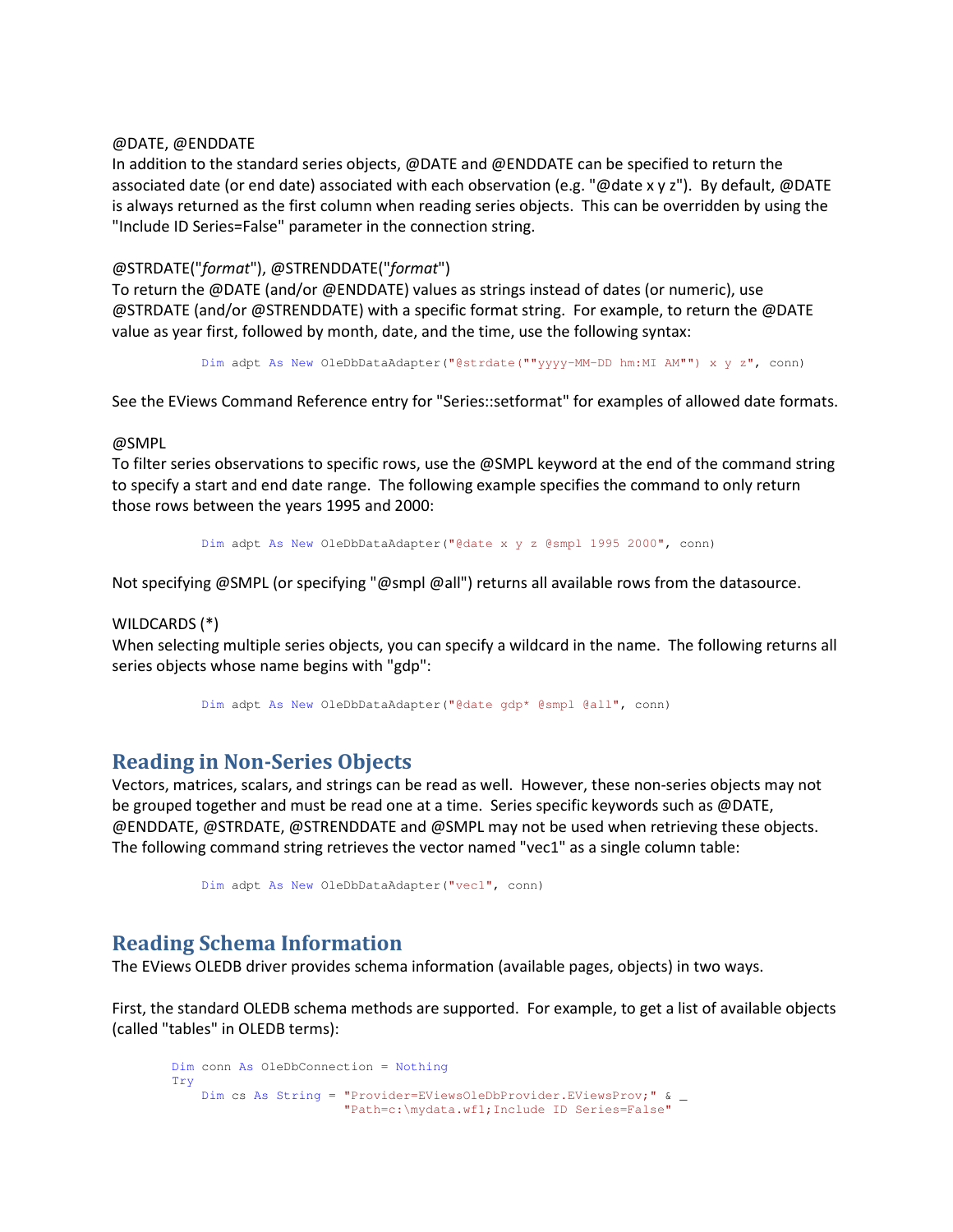```
 conn = New OleDbConnection(cs) 
    conn.Open() 
    'display list of objects here... 
    Dim dt As DataTable = conn.GetSchema("Tables") 
    TextBox1.Text = "" 
   For i As Integer = 0 To dt. Rows. Count - 1
       TextBox1.Text = TextBox1.Text & dt.Rows(i)("TABLE_NAME") & " " &
                                          dt.Rows(i)("TABLE_TYPE") & vbCrLf 
    Next 
Catch ex As Exception 
    TextBox1.Text = ex.ToString 
Finally 
    If conn IsNot Nothing Then 
        If conn.State = ConnectionState.Open Then 
            conn.Close() 
        End If 
    End If 
End Try
```
Second, we support returning meta information from a command string that begins with the text literal "<meta>" followed by a simple SELECT/WHERE clause. For example, the following retrieves columns NAME and TYPE for any objects whose name starts with "gdp".

```
 Dim conn As OleDbConnection = Nothing 
Try 
    Dim cs As String = "Provider=EViewsOleDbProvider.EViewsProv;" & _ 
                        "Path=c:\mydata.wf1;Include ID Series=False" 
    conn = New OleDbConnection(cs) 
    conn.Open() 
    Dim adpt As New OleDbDataAdapter("<meta> select name,type " & _ 
                                        "where name matches ""gdp*""", conn) 
    Dim ds As New DataSet 
    adpt.Fill(ds) 
    TextBox1.Text = ds.GetXml() 
Catch ex As Exception 
    TextBox1.Text = ex.ToString 
Finally 
    If conn IsNot Nothing Then 
        If conn.State = ConnectionState.Open Then 
            conn.Close() 
        End If 
    End If 
End Try
```
Fields that can be retrieved include name, type, freq, start, end, last\_update, description, and label. These fields can also be specified in the where condition. Please refer to the "EViews Databases / Querying the Database" section in the "EViews Users Guide" for more details on writing proper field expressions.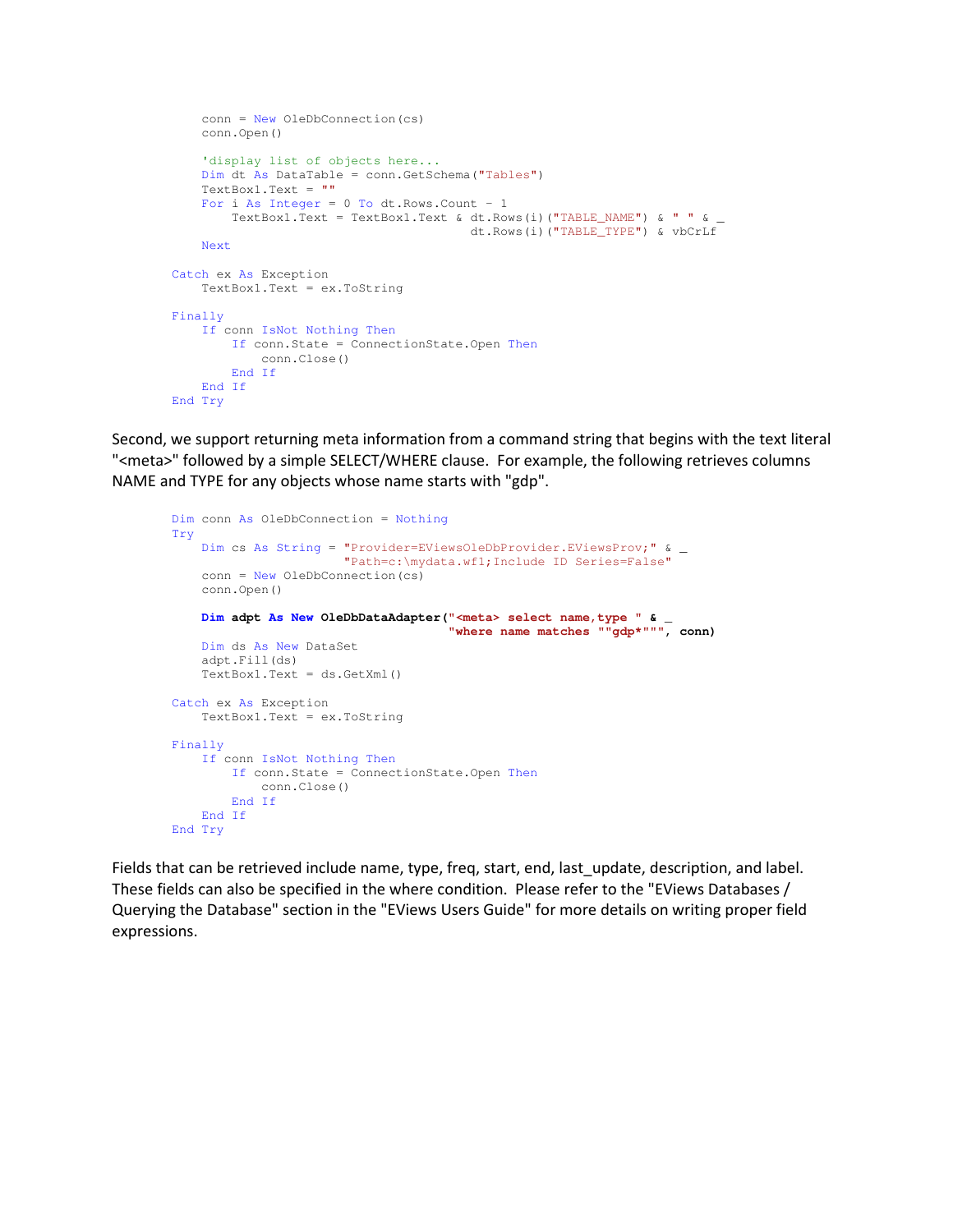## **Connection String Parameters**

#### **PROVIDER**

This required parameter should always point to "EViewsOleDbProvider.EViewsProv" to use the latest version of our driver.

Provider=EViewsOleDbProvider.EViewsProv

#### **PATH**

Required for file-based database types (such as EDB or WF1 files), this parameter points to the file being read:

Path=d:\all.wf1

#### **INITIAL CATALOG**

Only used when reading workfiles, this optional parameter specifies which page of the workfile to look at. If not set, the OLEDB driver will read from the first page.

Initial Catalog=Page1

#### **MAX OBJECTS**

This optional parameter specifies an upper limit to the number of object names that should be returned when querying. (Microsoft Excel has problems when displaying more than 4000 objects in its OLEDB popup wizard). The default value is 4000. Set to zero to read the entire list of objects.

Max Objects=0

#### **MAX ROWS**

This optional parameter limits the number of rows (or observations) to return. Defaults to 1 million rows. Set to zero to read all available rows.

Max Rows=1000000

#### **OBJECT TYPES**

This optional parameter limits the type of objects to return. Valid values include: all, series, or vector. This is most useful when using a command that contains a wildcard that could possibly match against both series and vector/matrix objects which would result in an error. Specifying the object type in the command string restricts the OLEDB driver to looking at either only series/alpha objects ("series") or vector/matrix/scalar/string objects ("vector"). If this optional parameter is not specified then "all" is the default value.

Object Types=series

#### **INCLUDE ID SERIES**

This optional parameter specifies whether or not to automatically include the ID series when reading series objects. This value defaults to True but is ignored when reading a non-series object.

Include ID Series=False